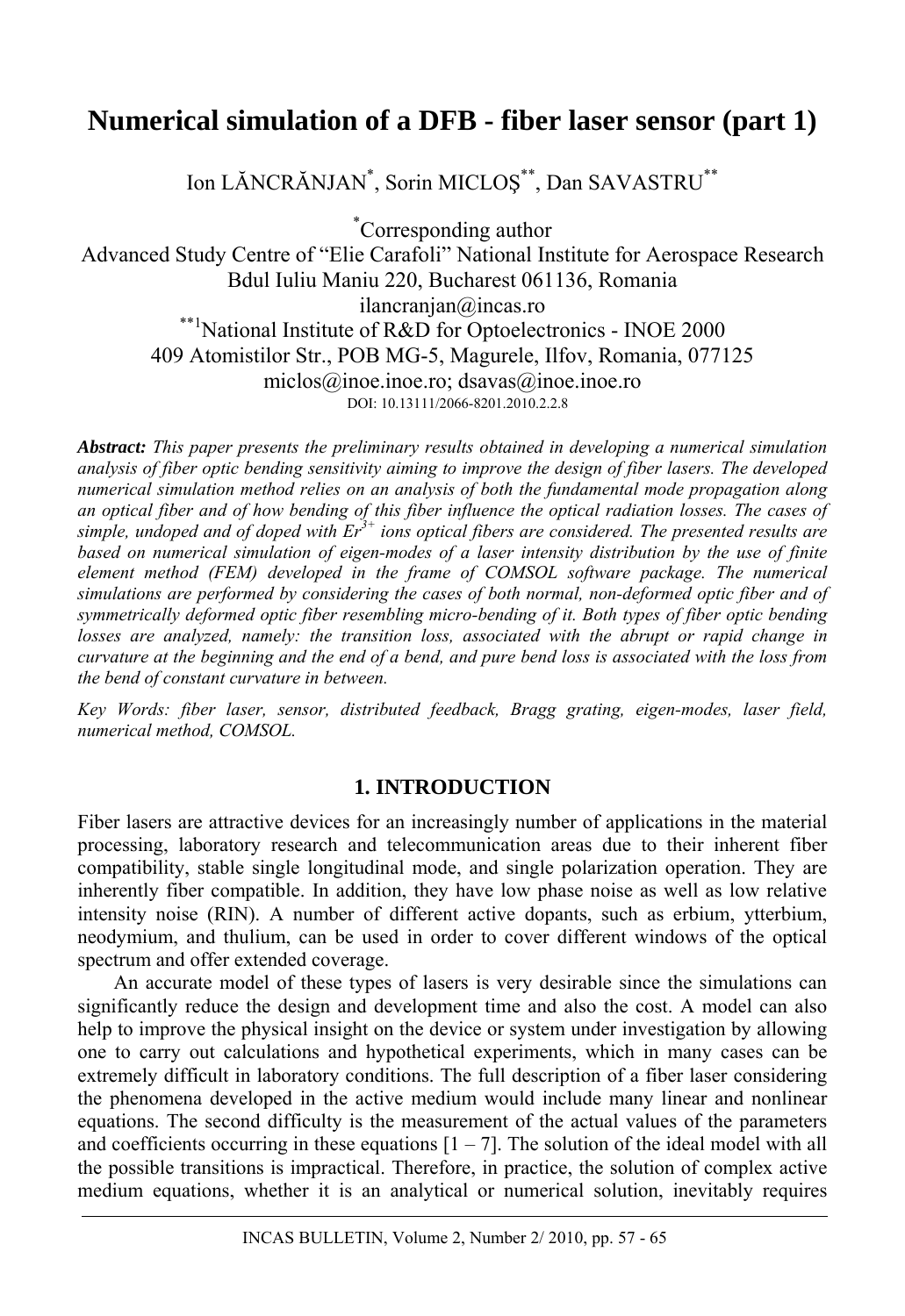simplifications and approximations. Ignoring some of less significant transitions in the active medium, a set of equations reported to be successfully modeling the amplifier regime [1] and purely theoretical works investigating the implications of these simplifications have been reported [2,3].

An important part of such an accurate numerical simulation model will be dedicated to the investigation of pumping and output beams propagation along the optic fiber defining the active medium volume. One reason for which fiber lasers are preferred against other laser types consists in their high ratio output power versus pumping. A small volume of fiber laser active medium can be obtained by using coils of doped optic fiber. Bending loss of laser power induced into the optic fiber becomes of importance in order to achieve a proper simulation and design of fiber lasers. In this paper preliminary results obtained in investigating the laser field propagation through non-deformed and deformed optic fiber are presented. Symmetrical deformation of optic fiber is considered in order to simulate its bending at microscopic scale (micro-bending).

### **2. THEORY**

A mode propagating on a straight fiber or waveguide fabricated from non-absorbing, nonscattering materials will in principle propagate indefinitely without any loss of power. However, if a bend is introduced, the translational invariance is broken and power is lost from the mode as it propagates into, along and out of the bend. This applies to the fundamental mode in the case of single-mode fibers and waveguides and to all bound modes in the case of bent multimode fibers or waveguides.

Two types of optic fiber bend losses can be considered [8, 9]:

- Transition loss is associated with the abrupt or rapid change in curvature at the beginning and the end of a bend;
- Pure bend loss is associated with the loss from the bend of constant curvature in between the optic fiber.

The transition loss can be is described by an abrupt change in the curvature k from the straight waveguide ( $k \sim 0$ ) to that of the bent waveguide of constant radius  $R_b$  ( $k = 1/R_b$ ). The fundamental-mode field is shifted slightly outwards in the plane of the bend, thereby causing a miss-match with the field of the straight waveguide, as presented in Fig. 1. The fractional loss in fundamental-mode power,  $\delta P/P$ , can be calculated from the overlap integral between the fields. Within the Gaussian approximation to the fundamental mode field and assuming that the spot size s and core radius or half-width r are approximately equal, this Eq. (1) is obtained:

$$
\frac{\delta P}{P} \approx \frac{1}{16} \frac{V^4}{\Delta^2} \frac{\rho^2}{R_b^2} \tag{1}
$$

where  $V$  is the fiber or waveguide parameter and  $\Delta$  is the relative index difference.

Minimizing transition loss can be achieved by considering a number of techniques for significantly reducing transition loss. In the case of planar waveguides it is often possible to fabricate the bend so that there is to be an abrupt offset between the cores of the straight and bent waveguides in the plane of the bend. In Fig. 1 this can be seen as being equivalent to displacing the bent core downwards so that the two fundamental-mode fields overlap. Alternatively, if a gradual increase in curvature is introduced between the straight and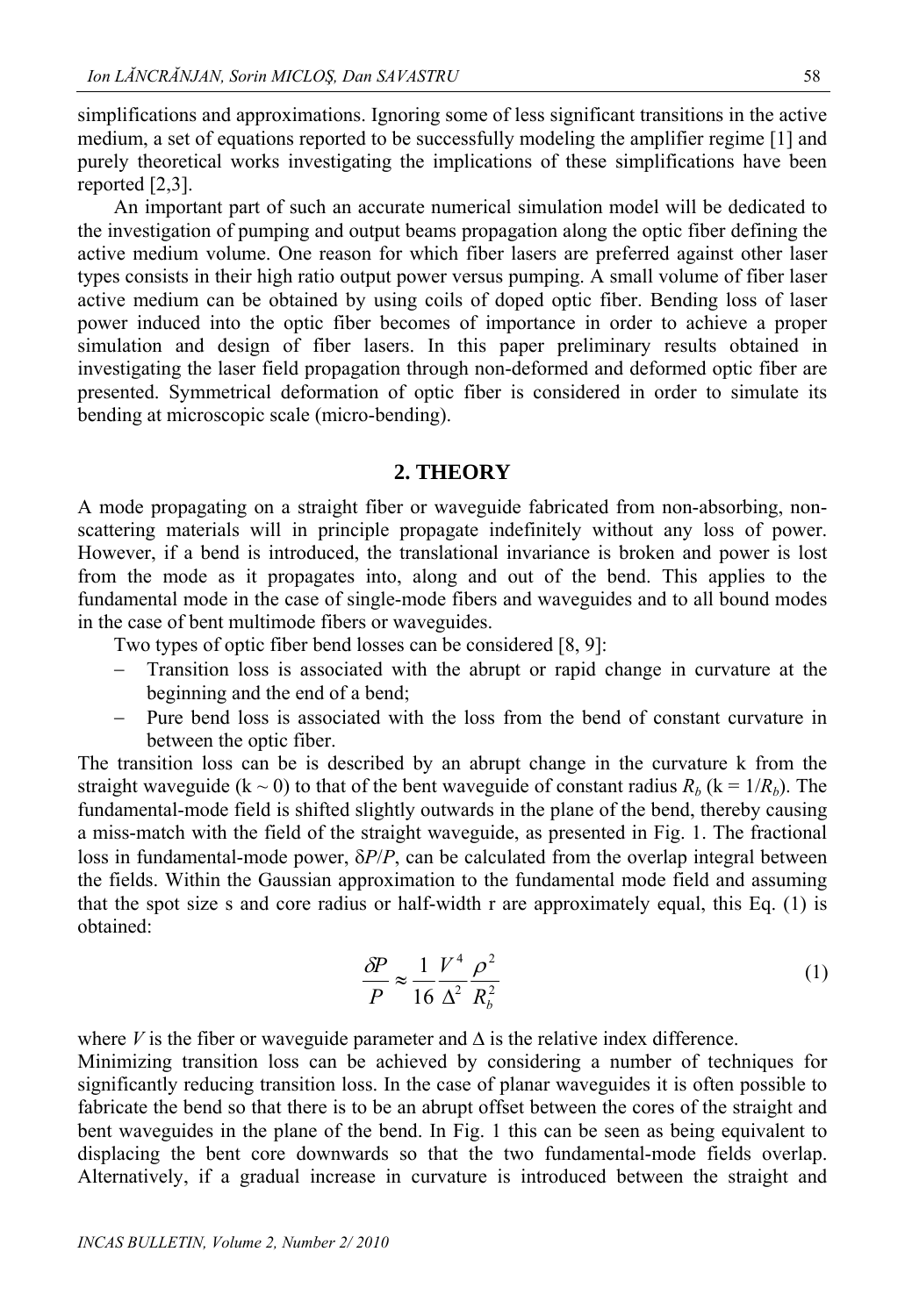uniformly bent sections, the fundamental field of the straight waveguide will evolve approximately adiabatically into the offset field of the uniformly bent section.



Fig.1 - Outward shift in the fundamental-mode electric field on entering a bend.

The pure bent loss is defined by the fundamental mode continuously optical power loses when propagating along the curved path of the core of constant radius  $R_b$ . It is assumed that the cladding is essentially unbounded and not affected by the fiber optic bent, keeping a constant clad refraction index value,  $n_{cl}$ . The radiation loss increases rapidly with decreasing bend radius and occurs predominantly in the plane of the bend; in any other plane the effective bend radius is larger and hence the loss is very much reduced, as presented in Fig. 1. It has to be observed that the phase velocity anywhere on the modal phase front rotating around the bend cannot exceed the speed of light in the cladding. Hence, beyond the radius *R<sub>rad</sub>* the modal field must necessarily radiate into the cladding, the radiation being tangentially emitted. The interface between the guided portion of the modal field around the bend and the radiated portion at *Rrad* is known as the radiation caustic, and it is the apparent origin of radiation. Between the core and the radiation caustic, the modal field is evanescent and decreases approximately exponentially with increasing radial distance from C. As the bend radius increases, the radiation caustic moves farther into the cladding, and the level of radiated power decreases.  $R_{rad}$  can be defined by the Eq. (2):

$$
R_{rad} = \frac{c}{\Omega n_{cl}} \tag{2}
$$

In investigating fiber optic bend losses an important issue has to be considered, namely the radiation caustic. It refers to the fact that {phase velocity anywhere on the modal phase front rotating around the bend cannot exceed the speed of light in the cladding. Hence, beyond radius *Rrad* the modal field must necessarily radiate into the cladding, the radiation being tangentially emitted. The interface between the guided portion of the modal field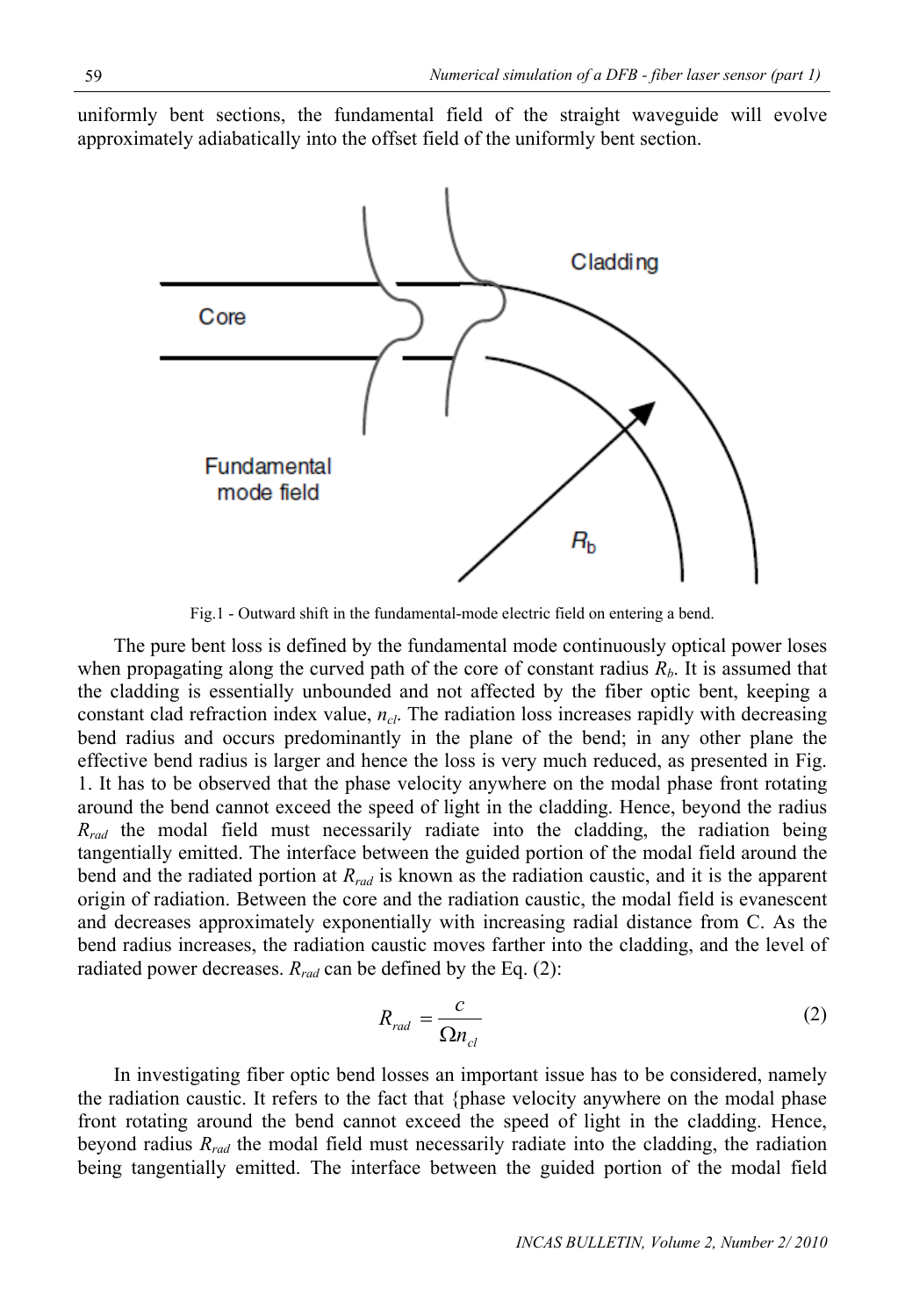around the bend and the radiated portion at *Rrad* is known as the radiation caustic, and it is the apparent origin of radiation.

Between the core and the radiation caustic, the modal field is evanescent and decreases approximately exponentially with increasing radial distance from C. As the bend radius increases, the radiation caustic moves farther into the cladding, and the level of radiated power decreases. Conversely, as the bend radius decreases, the radiation caustic moves closer to the core and the radiation loss increases. In practical fibers, the radiated power from the bend is either absorbed by the acrylic coating surrounding the outside of the cladding or propagates through the coating into free space.



Fig.2 - Schematic of the bending effect of a fiber optic.

Analytically the mode attenuation can be expressed as a function of z, where z is the distance from the beginning of the bend relative to the fiber axis. The total fundamental mode power  $P(z)$  attenuates according to Eq. (3):

$$
P(z) = P(0)e^{-\gamma z} \tag{3}
$$

where P (0) is the total fundamental mode power entering the bend and  $\gamma$  is the power attenuation coefficient. In decibels, this relationship is equivalent to Eq. (4):

$$
dB = 10 \lg \left( \frac{P(z)}{P(0)} \right) = 10 \lg (e^{-\gamma z}) = 20 \lg (e) \gamma z \tag{5}
$$

Eq. (4) indicates that the loss of power per unit length of bent fiber is  $8.686\gamma$  dB.

The present theoretical analysis is developed by considering optic fibers with step profile of the refractive index. In terms of the core and cladding modal parameters *U* and W, respectively, the relative index difference  $\Delta$ , the core radius *r*, the fiber parameter *V* and the bend radius  $R_b$ , an approximate expression of g for the fundamental mode of a step-profile fiber has the form [8 - 10]: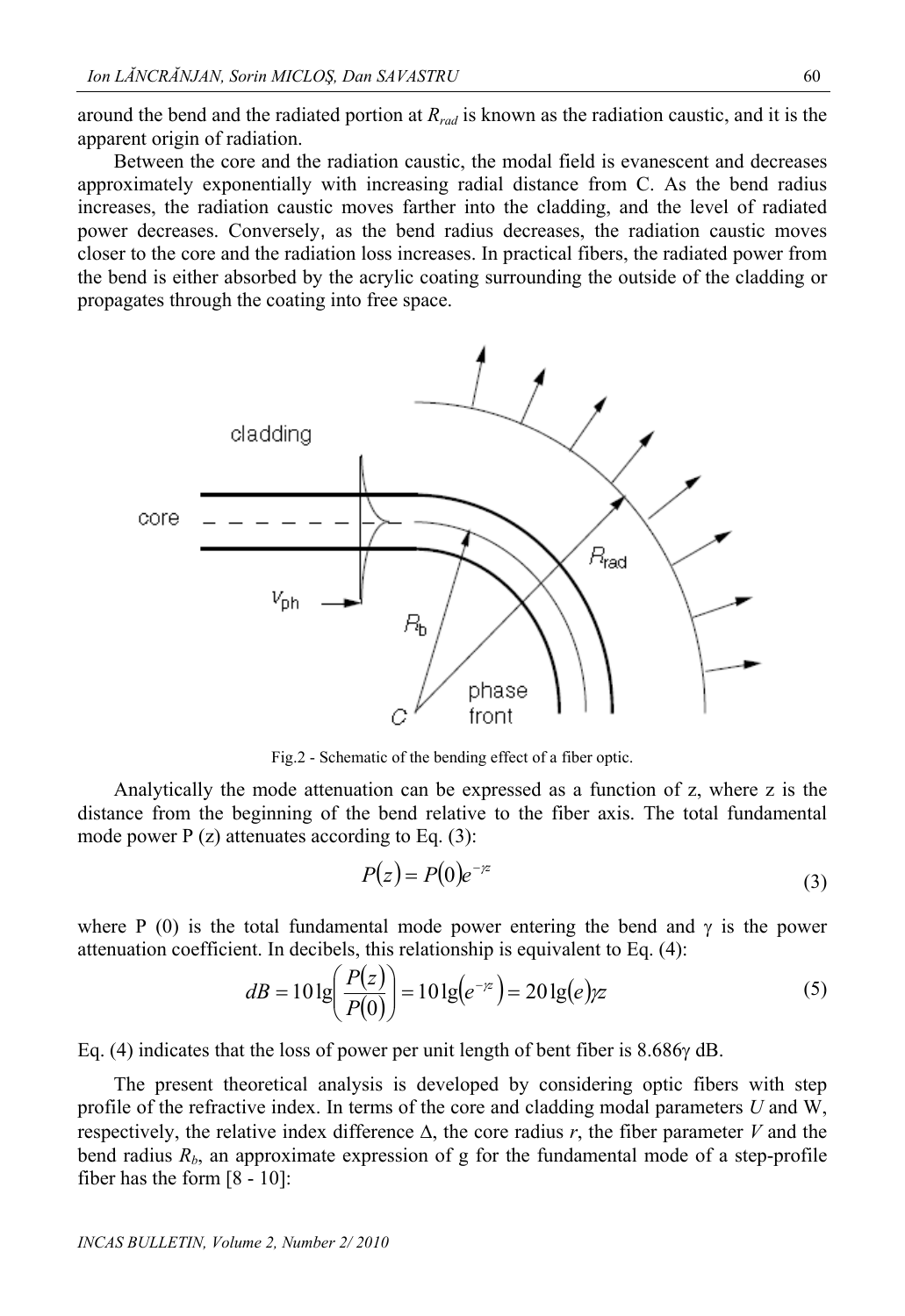$$
\gamma = \left(\frac{\pi \rho}{R_b}\right)^{\frac{1}{2}} \frac{V^2 W^{\frac{1}{2}}}{2\rho U^2} e^{-\frac{4}{3} \Delta \frac{R_b W^3}{\rho V^2}}
$$
(6)

where  $R_b$  is necessarily large compared to *r* because it is not possible to bend a fiber into a radius much smaller than 1 cm without breakage. The pure bend loss coefficient is most sensitive to the expression inside the exponent because of  $R<sub>b</sub>$  and  $r$ . Loss decreases very rapidly with increasing values of  $R_b$  or  $\Delta$  or *V* (since *W* also increases with *V*), and becomes arbitrarily small as  $R_b \rightarrow \infty$ .

#### **3. NUMERICAL SIMULATION RESULTS**

The numerical simulation of the laser intensity distribution across the transverse section of the optic fiber is performed using COMSOL Multiphysics. The option **2D** was used for the **Space Dimension**. Then the **RF Module -> Perpendicular Waves -> Hybrid-Mode Waves -> Mode analysis** options was used. The geometry of the transverse optic fibre cross section was developed considering realistic parameters. Elliptical deformation of the optic fibre was considered in order to resemble the micro-bend.

 Only monomode optic fiber was analysed. The developed geometry of the studied optic fibre is based on the following refractive index values:

 $n_{\rm cl}$  = 1.4378 - for the clad with an external diameter of 80  $\mu$ m;

 $n_{\rm co} = 1.4457$  - for the core with a diameter of 10 µm.

Numerical simulations were performed for optic fiber with and without doping with erbium ions  $(Er^{3+})$ . No significant differences were observed for doped or undoped optic fibers. The numerical simulations were performed using  $1.550 \mu m$  as the laser wavelength.

The procedure tried during numerical simulation consists in considering the laser beam propagation along the bending such as the optic fiber appears as having an elliptical cross section. The deformation was considered by imposing a mechanical stress/pressure on the external surface of the plastic protection layer deposited on the glass clad. The deformation is expressed in  $\mu$ m. The deformed dimensions of the glass clad and core (the ellipse axes) are calculated as the density is constant. The maximum value of the considered plastic layer deformation (denoted as strain) was of 20  $\mu$ m.

In Fig. 3 and 4 the results obtained by numerical simulations in the case of nondeformed optical fiber are presented. The mesh grid has a number of 4320 elements, meaning that the transverse linear dimension of such mesh element  $(\sim 0.015 \text{ }\mu\text{m})$  is far less than the considered laser field propagation wavelength. The basic hypothesis of electromagnetic field diffraction, hypothesis on which the utilized software was developed is verified. In Fig. 3 the numerical simulated time averaged laser power flow across the transverse section of a mono-mode optical fiber with a core of  $10 \mu m$  diameter and a clad of an overall 80  $\mu$ m diameter is presented. Fig. 4 shows the numerical simulated time averaged laser electric field distribution into the transverse section of a mono-mode optical fiber with a core of 10  $\mu$ m diameter and a clad of an overall 80  $\mu$ m diameter is presented.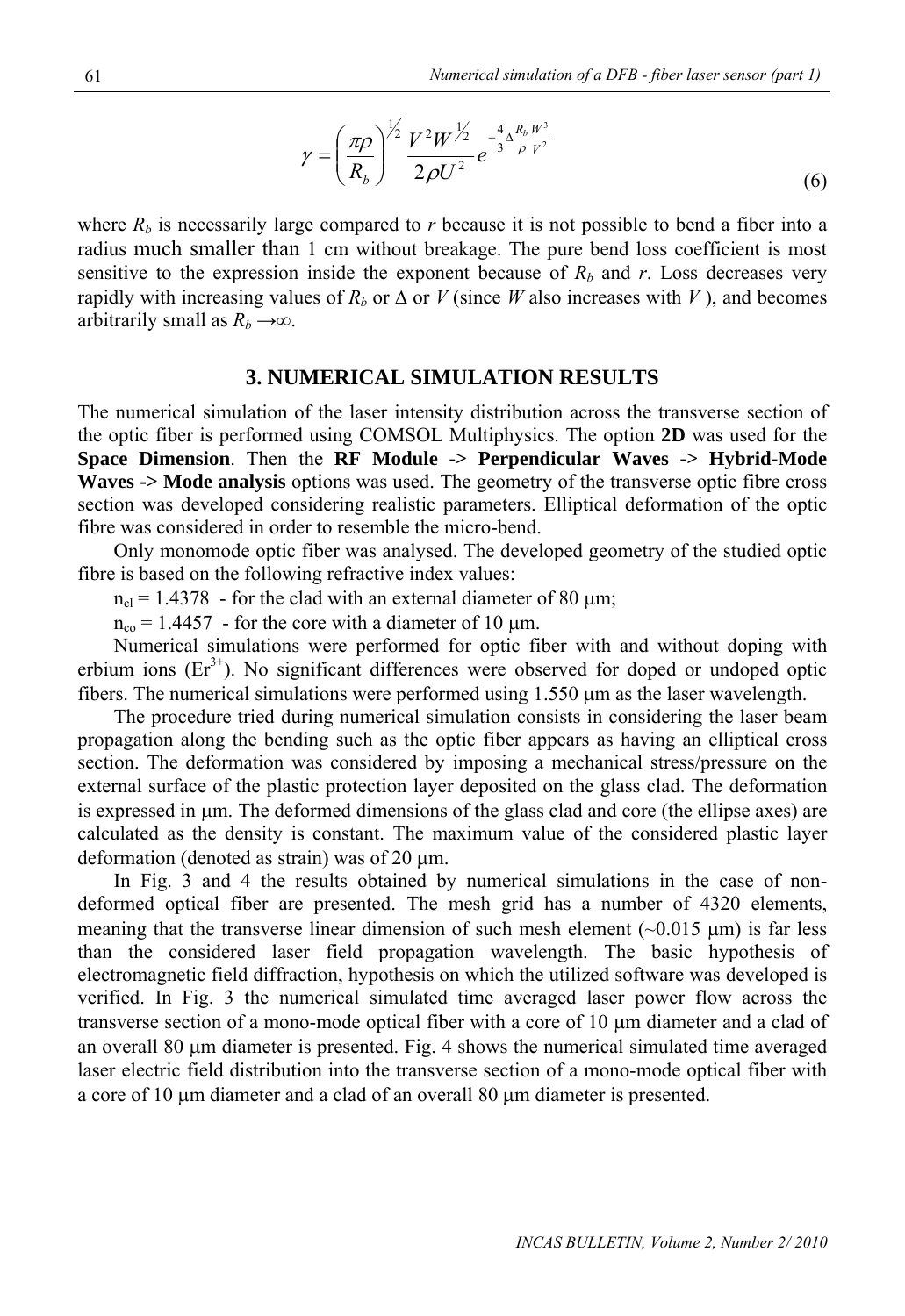

Fig.3 - The numerical simulated time averaged laser power flow across the transverse section of a mono-mode optical fiber with a core of 10  $\mu$ m diameter and a clad of an overall 80  $\mu$ m diameter.



Fig.4 - The numerical simulated time averaged laser electric field distribution into the transverse section of a mono-mode optical fiber with a core of 10  $\mu$ m diameter and a clad of an overall 80  $\mu$ m diameter.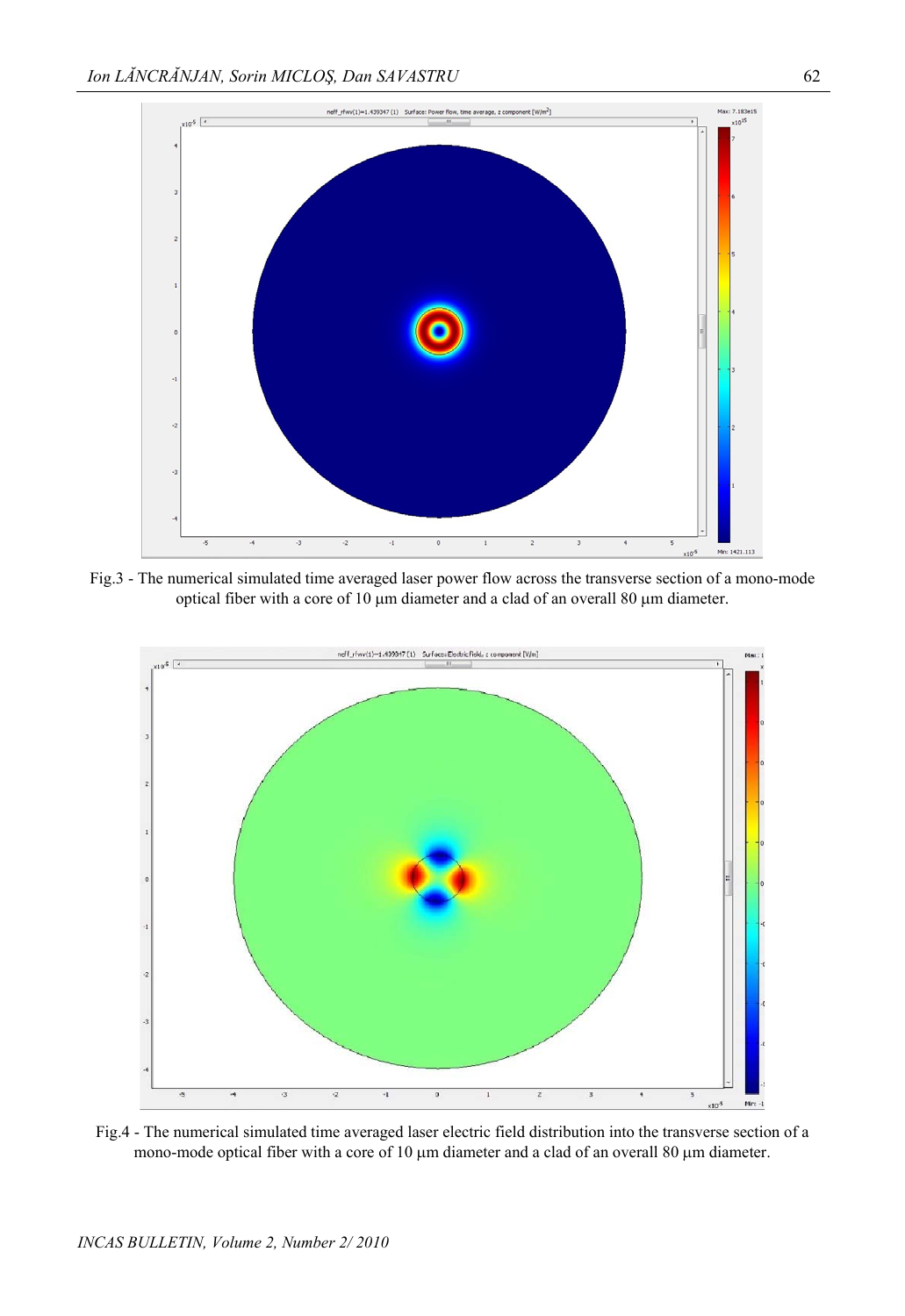

Fig.5 - The numerical simulated time averaged laser power flow across the transverse section of a mono-mode optical fiber with a core of  $8.82 \mu m$  and  $11.33 \mu m$  axes and a clad of 70.59  $\mu m$  and 90.67  $\mu m$  axes.



Fig.6 - The numerical simulated time averaged laser electric field distribution into the transverse section of a mono-mode optical fiber with a core of 8.82  $\mu$ m and 11.33  $\mu$ m axes and a clad of 70.59  $\mu$ m and 90.67  $\mu$ m axes.

In Fig. 5 and 6 the results obtained for a 20  $\mu$ m strain are presented. The splitting of the laser electric field distribution can be observed in Fig. 6.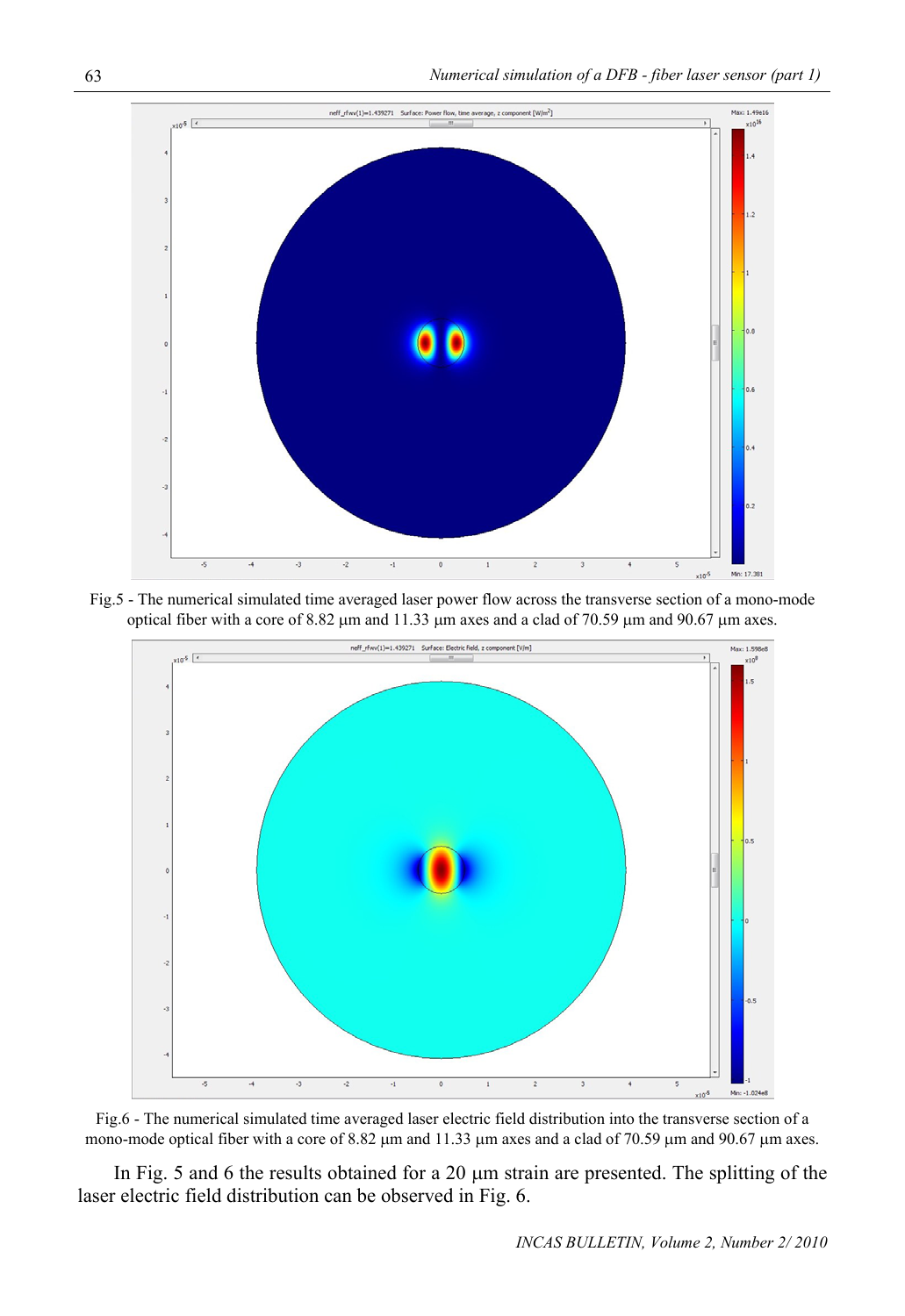In Fig.7 a diagram representing the variation with strain of maxim laser field power flow, maximum  $(E_{\text{max}})$  and minimum  $(E_{\text{min}})$  values of laser electric field is presented. The continuous decrease of laser field parameters with the strain can be observed.



Fig.7 - Variations with strain [µm] of maxim laser field power flow, maximum (Emax) and minimum (Emin) values of laser electric field**.** 

## **4. CONCLUSION**

The presented preliminary results in numerical simulation of optic fibre and laser fibre bending sensitivity leads to the conclusion that further developments are possible.

#### **AKNOWLEDGEMENTS**

The authors express their gratitude to Associate Professor Dr. Camelia Gavrilă, Civil Engineering Technical University of Bucharest for her help in developing numerical modeling using COMSOL Multiphysics.

#### **REFERENCES**

- [1] G. Sorbello, S. Taccheo, and P. Laporta, "Numerical modeling and experimental investigation of doublecladding erbium–ytterbium-doped fiber amplifiers," *Optical Quantum Electron.*, vol. **33** 599-33 619, 2001;
- [2] E. Yahel and A. Hardy, "Modeling high-power Er –Yb codoped fiber lasers," *J. Lightw. Technol.*, vol. **21**, no. 9, pp. 2044–2052, Sep.2003;
- [3] E. Yahel and A. Hardy, "Modeling and optimization of short Er –Yb codoped fiber lasers," *IEEE J. Quantum Electron.*, vol. **39**, no. 11, pp. 1444–1451, Nov. 2003;
- [4] M. Karasek, "Optimum design of Er –Yb codoped fibers for large signal high-pump-power applications," *IEEE J. Quantum Electron.*, vol.**33**, no. 10, pp. 1699–1705, Oct. 1997;